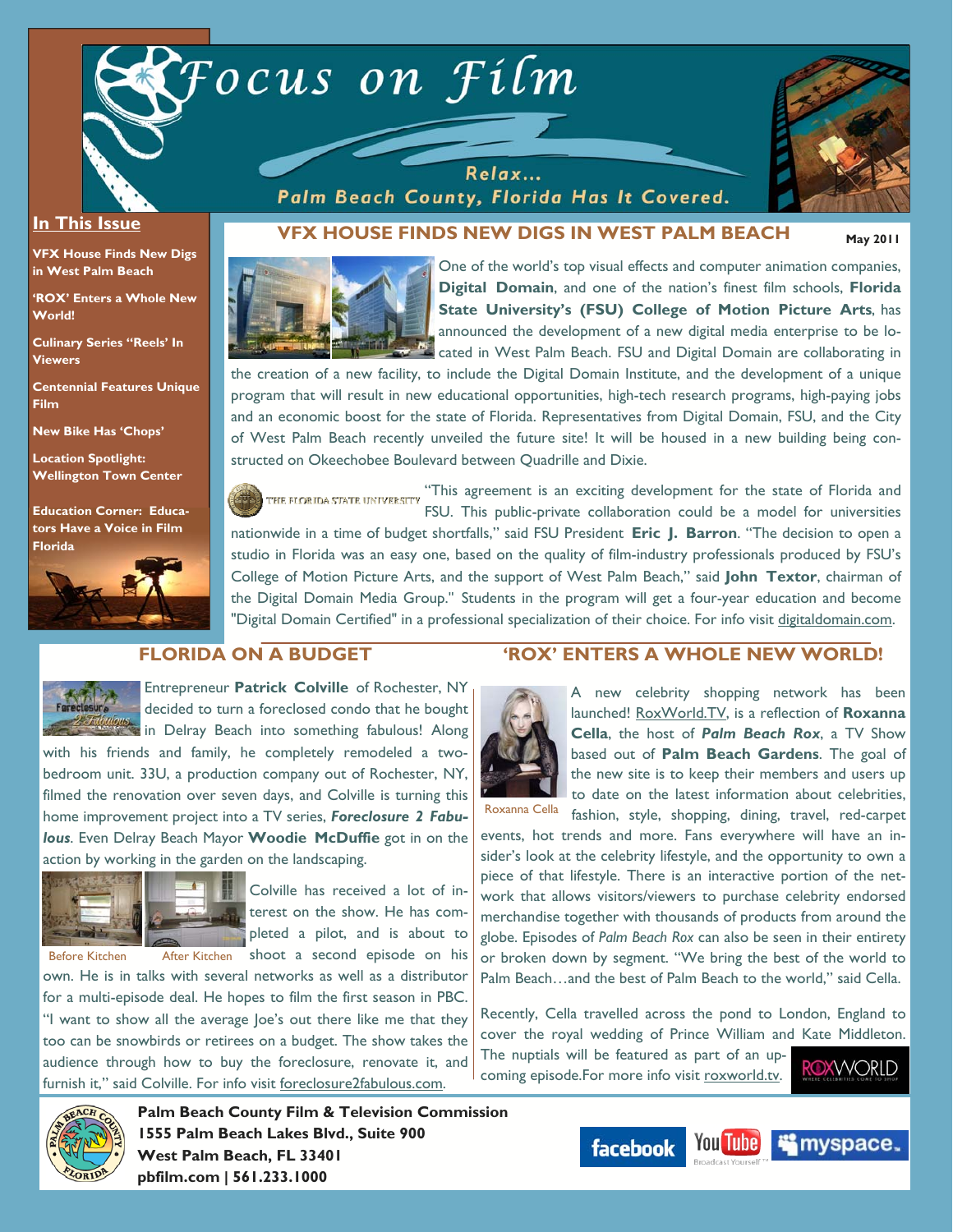# **TODAY PUTS AREA SCHOOL ON THE MAP**



The students at the **G-Star School of the Arts** welcomed **NBC's** *Today Show* last month, and since then the school has received inquiries from all over the world! "It's been an explosion," said the school's Founder, **Greg Hauptner**. "The moment the show ended

our phones began ringing off the hook and emails and faxes began pouring in. We received requests for enrollment and for teaching jobs from Australia, Japan, several countries in Europe, and from most states in the U.S."



Diana Bonacci, the Director of Admissions said, "Before the segment aired we were receiving enrollment requests of over 2,000 for 300 available spaces. Now we had to just stop counting." The school has an enrollment of 900 moving up to 1130 students in August. For more info visit gstarschool.org.

### **BOCA RATON CELEBRATES INDIE FILMS**



體制

**The Downtown Boca Film Festival** has come DOWNTOWN BOCH to a close after featuring everything from a Casino Night to fresh films that ran the gamut from dramatic to quirky. The DBFF included over 150

films, filmmaker workshops, and parties. The festivities kicked off with the Casino Night in Old Hollywood Gala at the Mizner Park

Cultural Arts Centre (MPCAC). Over 200 people attended the gala which raised money to benefit Project Hope, an organization founded by Golden Globe winner Sharon Stone and her sister Kelly Stone-Singer.



Casino Night



"For our first year in Boca, we were pleasantly surprised that everything came off so well. The MPCAC is a great location, and a film festival is an ideal event for this venue," said **Dr. Michael Posner**, DBFF Foun-

der. Some of the award winners include: Deidre Lorenz who won the Stella Artois Award for Best Feature by a New Producer for her film *Santorini Blue*, and Michael Berlin and Michael Deluca who won the Audience Favorite for Best Doc for Posner

their film *Ars Medicina: The Art of Healing*. For info visit dbff.us. **MARCH OF THE FASHIONISTAS** 

The glitterati will once again gather for the long awaited fashion event, **Palm Beach Style Rocks**. Palm Beach Style Rocks is an annual event designed to grow each year with

2010 Event in WPB numerous venues within the County. This special event will showcase all that is special about Palm Beach: Its Style, Culture, Art and Fashion...as well as its terrific community with local heroes and stars 'strutting the runway'.

Open and free to the public, the event will take place in June 2011. Palm Beach Style Rocks will showcase the PALMBEACH season's best fashions and designers with their new lines. For more info call 561.653.1600.



## **CULINARY SERIES 'REELS' IN VIEWERS**



**Catch Clean Cook-The Caribbean** (CCC), the new series produced by **Fish Belly Productions** out of Riviera Beach has taken off! The culinary adventure series is now airing on Life-Catch Clean Cook time Real Women, Untamed Sports TV and the

Pursuit Channel, reaching 62 million households. The show focuses on creating delectable dishes using sustainable resources.

An upcoming episode will feature CCC's Chef Coe along with five other top named chefs during "The Ultimate Chef's Dinner" at Russell's Blue Water Grill in Palm Beach Gardens (where *Catch Clean Cook* recipes are on the menu). "It's a dream come true to film our earth-to-table lifestyle, and to share our common passion for food and family around the world," said Jacqueline Desrochers, Executive

**FESTIVAL CLOSES WITH SOLD-OUT FILMS** 

Producer. Check your local listings for air dates/ times.For more info visit catchcleancooktv.com.



Leading Ladies

Erica Beahm, co-writer and co-director of *Leading Ladies*, danced her way to winning the top honor, as her film won Best Feature Film of the inaugural **Palm Beach Women's International Film Festival** which ran April 7-10 in

Palm Beach County. "I am elated that my very first film was completely sold out and won the top honor at the best film festival I have ever attended; I promise I will be back to PALM BEACH<br>WOMEN'S dance with all of you again next year!" said Beahm. ENTERNATIONAL



"I am just so humbled by the enthusiastic support of this community and look forward to seeing everyone next year March 29 – April 1, 2012," said co-director PJ Layng. Highlights of the weekend included the gracious **Sharon Gless**, who received numerous standing ovations to a sold out house of nearly 200 as she

received the Women In Media achievement award from world famous Worth Avenue fashion designer Alfred Fiandaca Sharon Gless

Alfred Fiandaca. Gless' film *Hannah Free*, in which she produced and starred, played during the festival and was followed by an 80's themed party in Lake Worth. For more info visit pbwiff.com.

### **CENTENNIAL FEATURES UNIQUE FILM**



Palm Beach County has a rich history of film. From *Bad Boys II* to *In Her Shoes* and *Caddyshack*, many films have been shot in our film-friendly community. As part of

the recent Palm Beach Centennial Celebration, attendees were treated to a never before seen film, at a national historic landmark!

The **Flagler Museum** was transformed by light and sound into an extraordinary moving canvas during the final act of the Centennial's

celebration. An A-List production team was brought in from L.A., by the Chairman of the Palm Beach Film Institute, **Bill Metzger** to create this unique film. For more info visit palmbeachcentennial.com or call 561.420.9143.

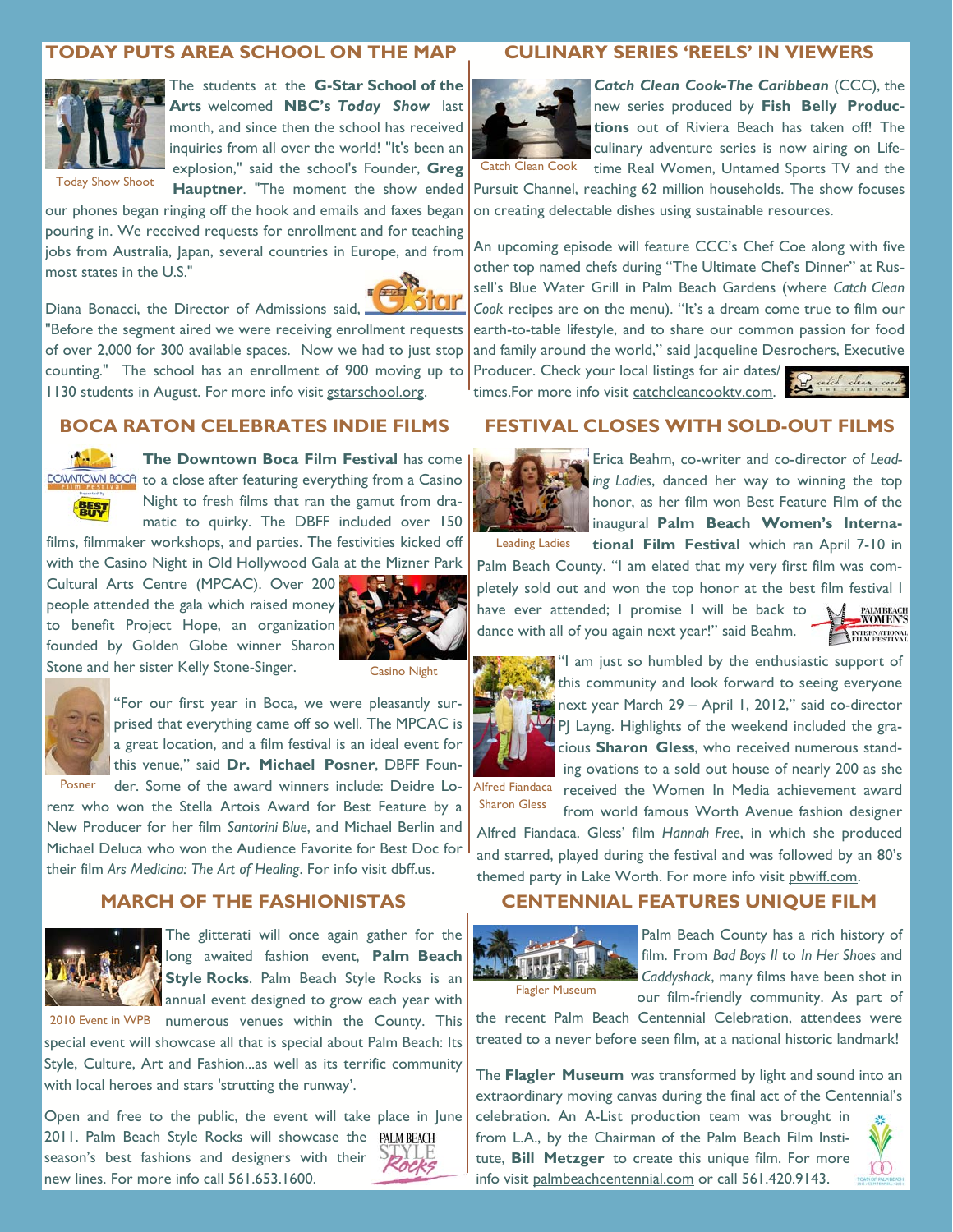# **EDUCATORS HAVE A VOICE IN FILM FLORIDA!**

Film Florida, a non-profit trade association, is adding a new education-voice to the already suc-Film Flwida cessful organization! Film Florida provides a leadership role in Florida's film and entertainment in-

dustry by representing a coalition of interests. Its purpose is to promote the creation of jobs in the film and entertain- DiGITALDOA ment industry and to promote economic development and tourism. Recently, extraordinary developments have been made in education with the announcement of one of the world's top digital effects and computer animation companies, **Digital Domain** (DD), opening a digital media enterprise in West Palm Beach. DD is partnering with **Florida State University** to offer students a top-notch education in digital production. In addition, the **G-Star School of the Arts** in Palm Springs, FL opened a brand new state-of-thesoundstage, an impressive addition to G-Star's motion picture complex of over 100,000 square feet. G-Star created their own incentive to attract productions by offering their studio and facilities at no charge to filmmakers. These developments demonstrated a strong need for educators to be a part of the Film Florida organization, and therefore an **Education Council** was created. The entire education community in Florida is invited to participate and be part of the newly created Education Council. Film Florida's other four councils are: **Association**, **Film Commissions**, **Industry**, and **Guilds/Unions**. Each council has an equal voice for crafting recommendations for state incentives and the statewide development of the film and television industry.

In addition, the **6th Annual Film Florida Legends Awards** will take place next month! Honorees this year include: Burt The Indian of Time in addition, the **o** Annuar Filip Froma Legends Arrange films and the parts of the Skiles. For more info call 561.233.1000 or visit filmflorida.org.<br>**Exclusive** Reynolds, Ray Fielding, Dee Miller, Victor

## **FILMMAKER INSPIRES YOUNG STUDENTS**



Award-winning filmmaker **Marc Zatorsky**  who is currently in post-production on his film, *Gina and the GIT* is also working with local students. He is working with students at **Dream Middle School** in Royal Palm Beach on the new TV Show, *Day-*

Dream's Student Actors

*DREAMers*. Fully produced in-house as part of Dream Middle School's curriculum, *DayDREAMers* is set to debut locally on Sunday, June 12 on **FOX29** (West Palm Beach) at 8:00am.

*DayDREAMers*, a half hour family comedy show, is the brainchild of Dr. and Mrs. Soderman, owners and principals of Dream Middle School, and Marc Zatorsky, the school's film and TV production instructor. "We were looking to expand our current film and TV production classes, which have been extremely popular with the students when Mr. Zatorsky came up with the idea for the show," said Dr. Soderman. Mr. Zatorsky added, "Our goal is hopefully to make the audience laugh all the while teaching the  $\Box$ students television production," said Zatorsky, a former student himself of Hollywood icon, **Burt Reynolds**. For info call Mr. Zatorsky at 561.389.4603. **WFLX.COM E** 

### **CAR AUCTION SETS NEW RECORD**



**Barrett-Jackson Auction Company** announced that nearly \$16 million worth of Clas-

CHANNEL sics, Muscle Cars, Hot Rods, Resto-Mods, Exotics, and Contemporary Collectibles crossed the auction block at the 9<sup>th</sup> annual event in Palm Beach. The event attracted more than 54,000 fans, a record for a non-holiday weekend in Palm Beach.



The three-day event, which featured nearly 400 vehicles, was cov-

ered by approximately 50 news agencies and featured on **SPEED TV** with more than 23 hours of live exclusive event and auction coverage. For more info visit barrett-jackson.com.



Barrett-Jackson

## **NEW BIKE HAS 'CHOPS'**



Paul Jr. Designs' reality stars from *The Discovery Channel's American Chopper: Senior vs. Junior* unveiled a custom built chopper at **Sunfest** this year!

The custom bike was commissioned by **Fist Enterprises**, a leader in fingerprint authentication technology that offers security of use in applications, such as automobile locks and identity theft protection. The FIST Bio Bike, will be the first custom biometric chopper designed. "The unveiling of the world's first biometric chopper by Paul Jr. Design, showcases our technology and demonstrates the hard work we at FIST have put into this product. We are very excited about our new modules and the fact that Paul Jr. is a part of this monumental occasion for our companies," said **Joseph Infante**, President and CEO of Fist Enterprises.

Sunfest, Florida's largest music and art festival is held annually in West Palm Beach, and was held from April 27‐ May 1. National headliners included: Jason Mraz, Earth, Wind & Fire, Cee Lo Green, Jeff Beck, Styx, Taking Back Sunday, Gregg Allman, Neon Trees, The Avett Brothers, O.A.R. and Mike Posner. For more info visit sunfest.com.

### **CALLING ALL FILMMAKERS!**



**The Florida Motion Picture & Television Association** (FMPTA), Metro Orlando Chapter is hosting its First Annual 45-Hour Short Film Proil ject, June 24-26 in Altamonte Springs, FL! Two

members from each production team will receive their line of dialog, character name, character job, and a prop and will "win" their genre during the kick off. Each team will have exactly 45 hours to write, shoot, edit and produce a three to seven minute short film.

This contest is open to any team within the United States but the project must be completed in Florida. Space is limited and only 50 teams will be accepted to participate. For more info call 386.873.2453.